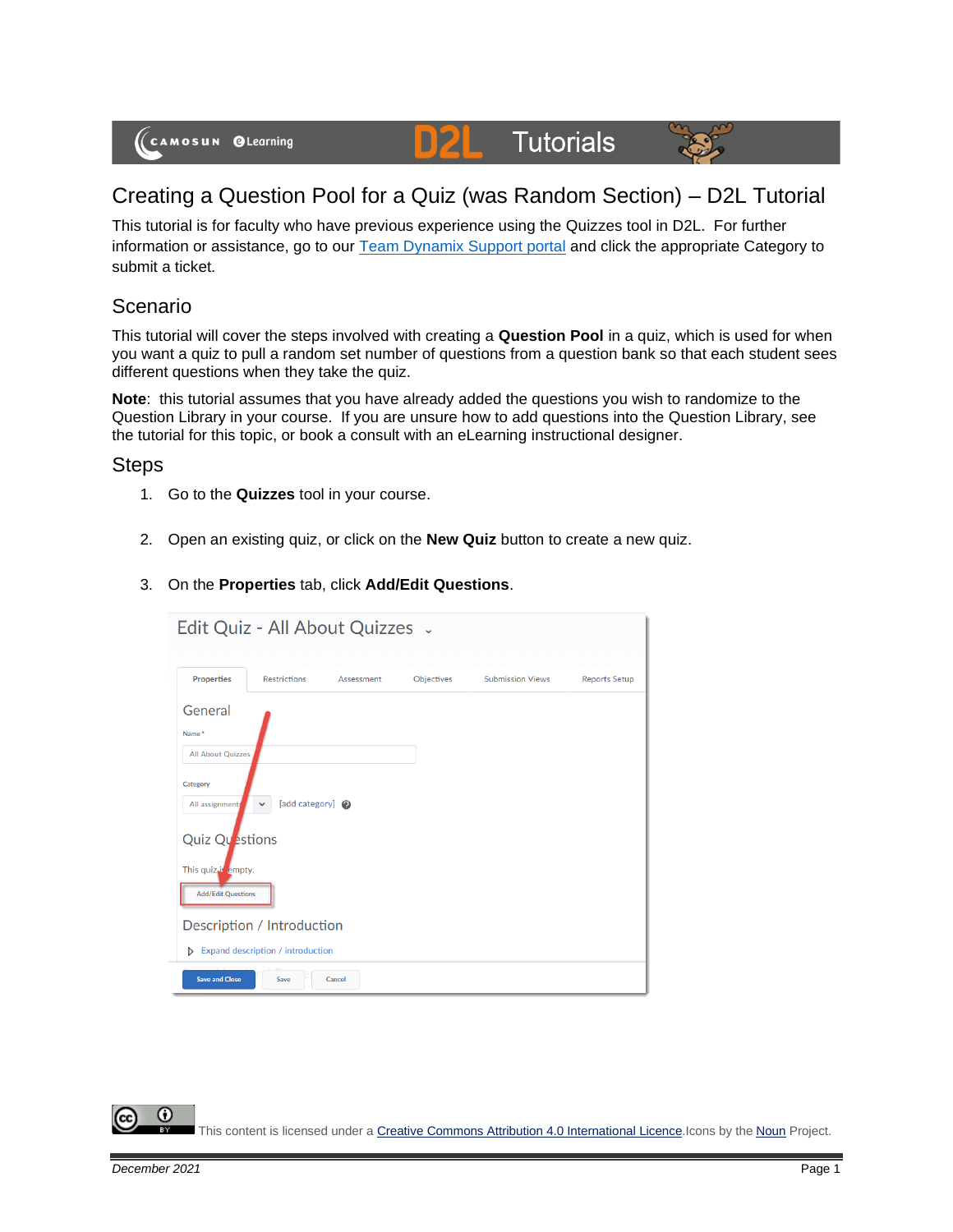4. Click **New** and select **Question Pool**. This will create a new "folder" into which you can save the questions you wish to randomize.

|                               | Training Corrected Course Home My Tools v Edit Course                                                                                                                                                                                    |                               |
|-------------------------------|------------------------------------------------------------------------------------------------------------------------------------------------------------------------------------------------------------------------------------------|-------------------------------|
| <b>■ All About</b><br>Quizzes | New $\sim$<br>Import $\sim$<br>Section<br><b>Question Pool</b><br>guestions contained in this section.<br>True or False Question (T/F)<br>Multiple Choice Question (MC)<br>Multi-Select Question (M-S)<br>Written Response Question (WR) | <b>Done Editing Questions</b> |
|                               | <b>Short Answer Question (SA)</b><br>Marile Charles August Occasion (MACA)                                                                                                                                                               |                               |

5. Give your Question Pool a **Title**. Add a number to the **Number of Questions to Select** box (this is the number of questions you wish each student to see when they take the quiz). Add a **Points per Question** value as well. *Note that all questions in a Question Pool must be worth the same number of points!!* Click **Browse Question Library**.



0 This content is licensed under [a Creative Commons Attribution 4.0 International Licence.I](https://creativecommons.org/licenses/by/4.0/)cons by the [Noun](https://creativecommons.org/website-icons/) Project.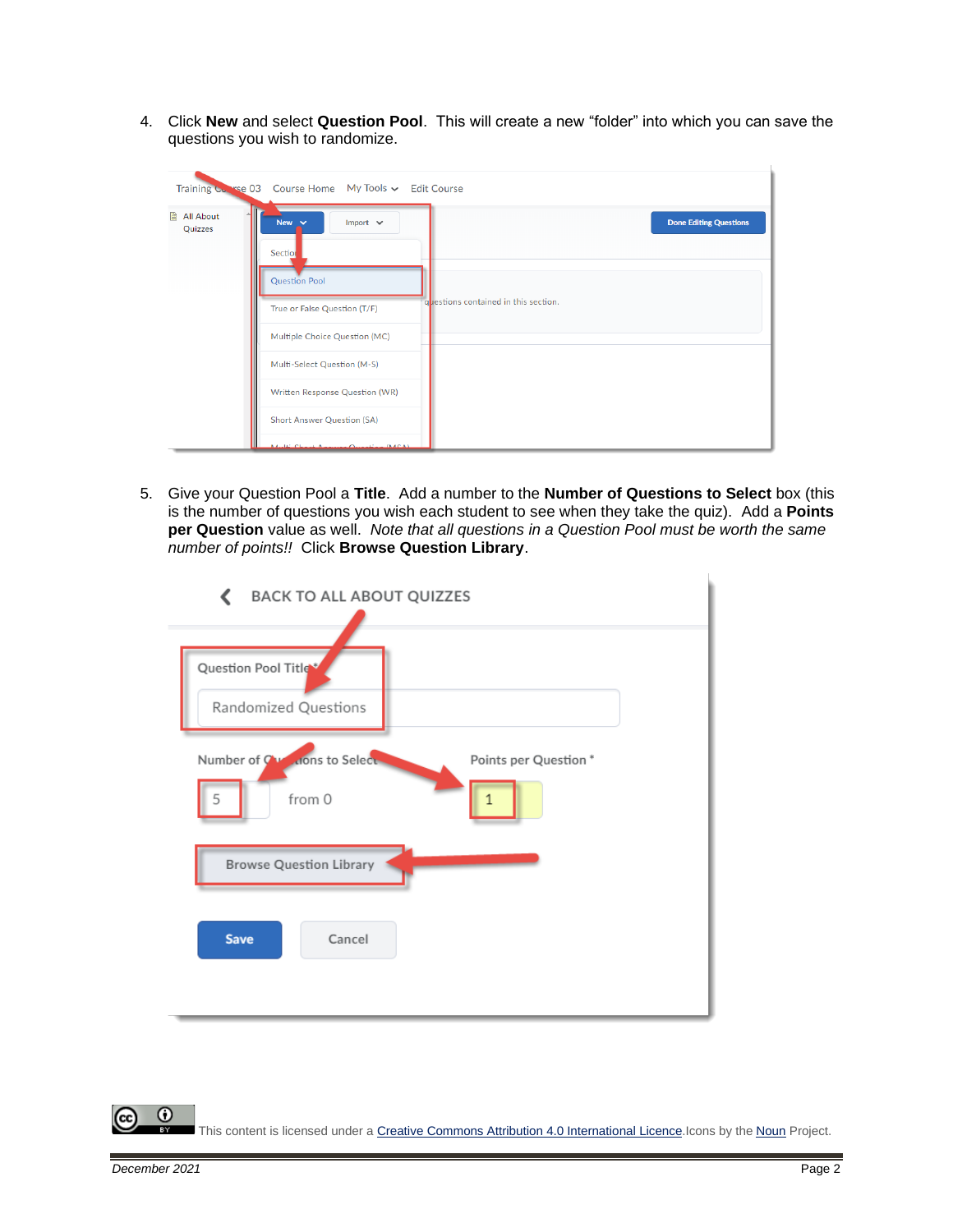6. In the side panel that opens, select (or open) the section(s) in the Question Library containing the questions you wish to randomize, select the questions you wish to add to your Question Pool, then click **Add**.

| <b>BACK TO ALL ABOUT</b>                                                       | <b>Browse Question Library</b>                                                                              | $\times$    |
|--------------------------------------------------------------------------------|-------------------------------------------------------------------------------------------------------------|-------------|
| Question Pool Title*<br>Randomized Questions<br>Number of Questions to Select* | Source: Question Library<br>Filter $\vee$<br>Q<br>Search question text<br>11 questions selected             | Sort $\vee$ |
| from 0<br>5                                                                    |                                                                                                             |             |
| <b>Browse Question Library</b>                                                 | $\checkmark$<br>saskatchewan <sup>1</sup> cold<br>rue or False . 1 point                                    | Eq.         |
| Cancel<br>Save                                                                 | $\checkmark$<br>What time is it?<br>Multiple Choice . 1 point                                               | Eq          |
|                                                                                | D<br>Self-assessments<br>Section                                                                            |             |
|                                                                                | Quizzes<br>Section                                                                                          |             |
|                                                                                | $\checkmark$<br>What 3 question types take the least time to create in D2L?<br>Multi-Short Answer . 1 point | EQ          |
|                                                                                | Add<br>Cancel                                                                                               |             |

7. You can Preview the Question Pool in the side panel on the right, and then click **Save**.



This content is licensed under [a Creative Commons Attribution 4.0 International Licence.I](https://creativecommons.org/licenses/by/4.0/)cons by the [Noun](https://creativecommons.org/website-icons/) Project.

 $\odot$